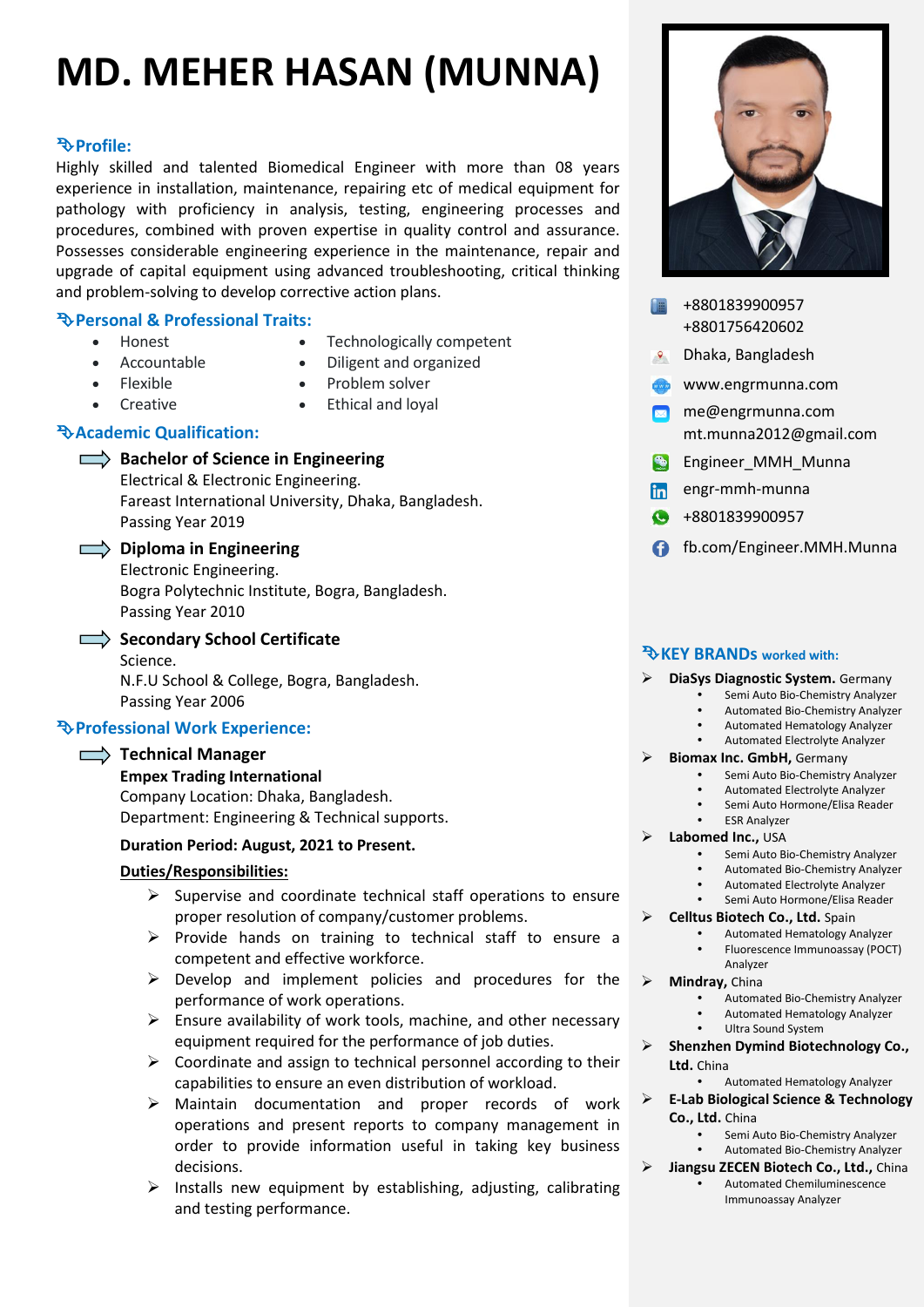- $\triangleright$  Maintains equipment by completing preventive maintenance schedules, conducting tests and troubleshooting and repairing malfunctions.
- $\triangleright$  Improves equipment performance by studying machine-patient interaction, conferring with equipment users, developing modifications, and collaborating with manufacturers.

### Technical Manager

#### **Uni Biolife Medical System Limited**

Company Location: Dhaka, Bangladesh. Department: Engineering & Technical supports.

#### **Duration Period: July, 2019 to July, 2021.**

#### **Duties/Responsibilities:**

- $\triangleright$  Supervise and coordinate technical staff operations to ensure proper resolution of company/customer problems.
- $\triangleright$  Provide hands on training to technical staff to ensure a competent and effective workforce.
- $\triangleright$  Develop and implement policies and procedures for the performance of work operations.
- $\triangleright$  Ensure availability of work tools, machine, and other necessary equipment required for the performance of job duties.
- $\triangleright$  Coordinate and assign to technical personnel according to their capabilities to ensure an even distribution of workload.
- Maintain documentation and proper records of work operations and present reports to company management in order to provide information useful in taking key business decisions.
- $\triangleright$  Installs new equipment by establishing, adjusting, calibrating and testing performance.
- $\triangleright$  Maintains equipment by completing preventive maintenance schedules, conducting tests and troubleshooting and repairing malfunctions.
- $\triangleright$  Improves equipment performance by studying machine-patient interaction, conferring with equipment users, developing modifications, and collaborating with manufacturers.

### **Technical Manager**

#### **Bio tech International**

Company Location: Dhaka, Bangladesh.

Department: Engineering & Technical supports.

#### **Duration Period: April, 2013 to June, 2019.**

### **Duties/Responsibilities:**

- $\triangleright$  Supervise and coordinate technical staff operations to ensure proper resolution of company/customer problems.
- $\triangleright$  Provide hands on training to technical staff to ensure a competent and effective workforce.
- $\triangleright$  Develop and implement policies and procedures for the performance of work operations.
- $\triangleright$  Ensure availability of work tools, machine, and other necessary equipment required for the performance of job duties.
- $\triangleright$  Coordinate and assign to technical personnel according to their capabilities to ensure an even distribution of workload.
- Maintain documentation and proper records of work operations and present reports to company management in order to provide information useful in taking key business decisions.

#### **PRODUCTS EXPERIENCE:**

- $\checkmark$  Bio-Chemistry Analyzer
- $\checkmark$  Immunology Analyzer
- $\checkmark$  Hematology Analyzer
- $\checkmark$  Electrolyte Analyzer
- $\checkmark$  Protein Analyzer
- $\checkmark$  Urine Analyzer
- $\checkmark$  ESR Analyzer

## **Skills Summary:**

- Active Listening
- Communication
- Computer Skills
- Leadership
- Management Skills
- Time Management
- Interpersonal Skills
- Customer Service

## **Language:**

| <b>Bangla</b> |  | <b>Native</b> |
|---------------|--|---------------|
|---------------|--|---------------|

- English : Proficient
	- Hindi : Conversational

# **Hobbies:**

- Playing sports (Cricket, Table Tennis, Badminton etc.)
- Reading books and articles
- listening to music
- Watching movies
- Travelling

### **Interests:**

- Organizing events in the community.
- Being involved with charities.
- Volunteering at local companies, clubs and organizations.
- Participating in fundraising events.
- Participating in campaigns.
- Joining social, environmental or animal rights groups.